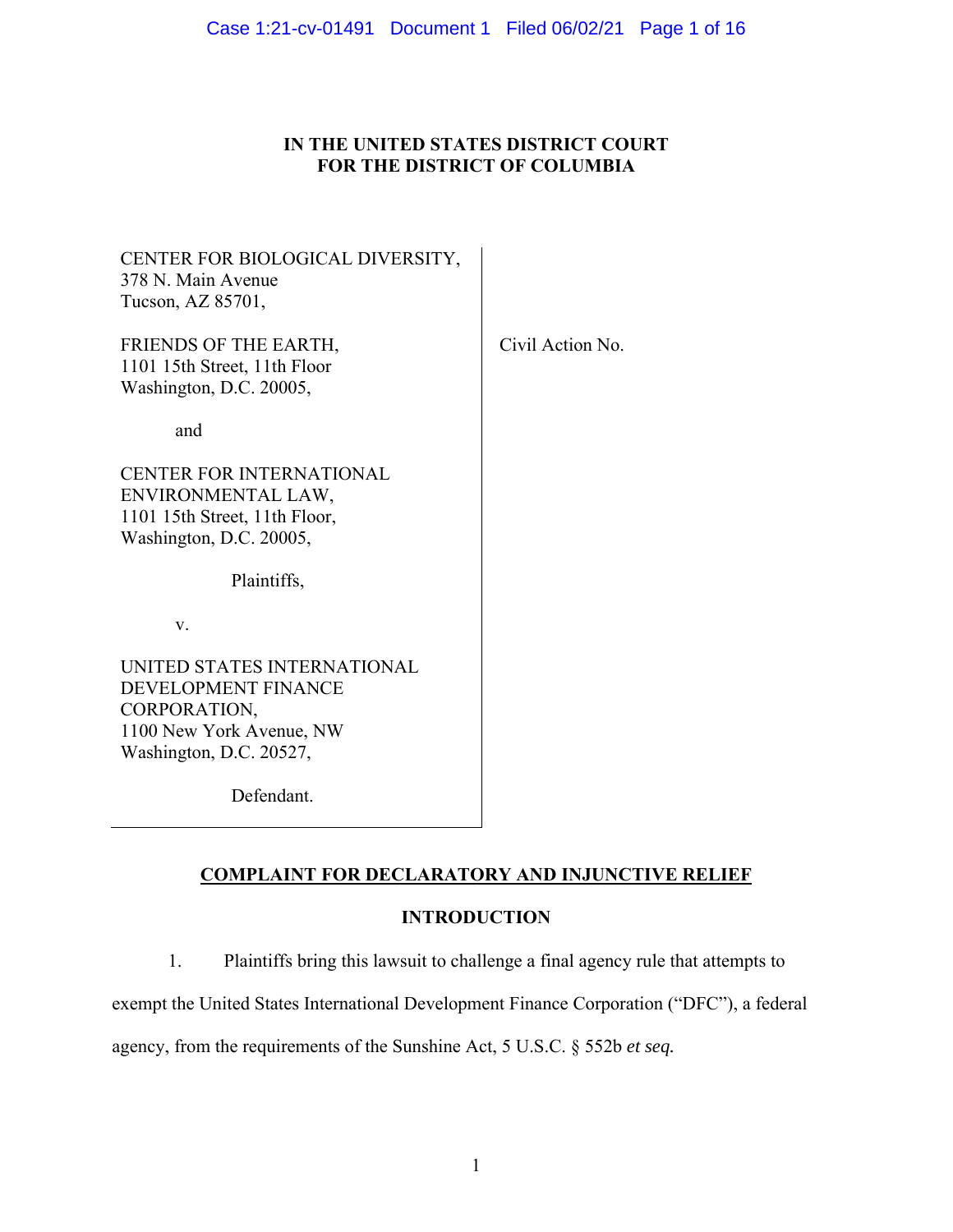### Case 1:21-cv-01491 Document 1 Filed 06/02/21 Page 2 of 16

2. This action is brought under the Sunshine Act, 5 U.S.C. § 552b, and the

Administrative Procedure Act, 5 U.S.C. § 551 *et seq.* ("APA"), to compel the DFC to provide public access to its deliberations and meetings and otherwise comply with requirements of these statutes.

### **JURISDICTION AND VENUE**

3. This Court has jurisdiction over this action under 5 U.S.C.  $\S$  552b(g) and (h) (the Sunshine Act), 5 U.S.C. § 702 (the Administrative Procedure Act), and 28 U.S.C. § 1331 (federal question jurisdiction).

4. Venue is proper in the District of Columbia pursuant to 28 U.S.C. § 1391(e), as this civil action is brought against an agency of the United States and under the color of legal authority, a substantial part of the events giving rise to the claim occurred in the District of Columbia, no real property is involved in this action, and Plaintiffs maintain offices or reside in this judicial district. *See also* 5 U.S.C. § 552b(h).

#### **PARTIES**

5. Plaintiff CENTER FOR BIOLOGICAL DIVERSITY ("Center") is a non-profit conservation organization with offices throughout the United States and in Mexico. The Center has more than 81,000 members. For the past decade, the Center has carefully monitored both the Overseas Private Investment Corporation ("OPIC"), which is now DFC, particularly as it relates to agency actions that may affect federally threatened and endangered species, or otherwise may have a significant impact upon the environment and biological diversity. Center staff and members have attended both OPIC and DFC public meetings and hearings over the past several years. Without the transparency requirements of the Sunshine Act, Center staff and members will not receive timely public information about projects and activities of the agency, nor will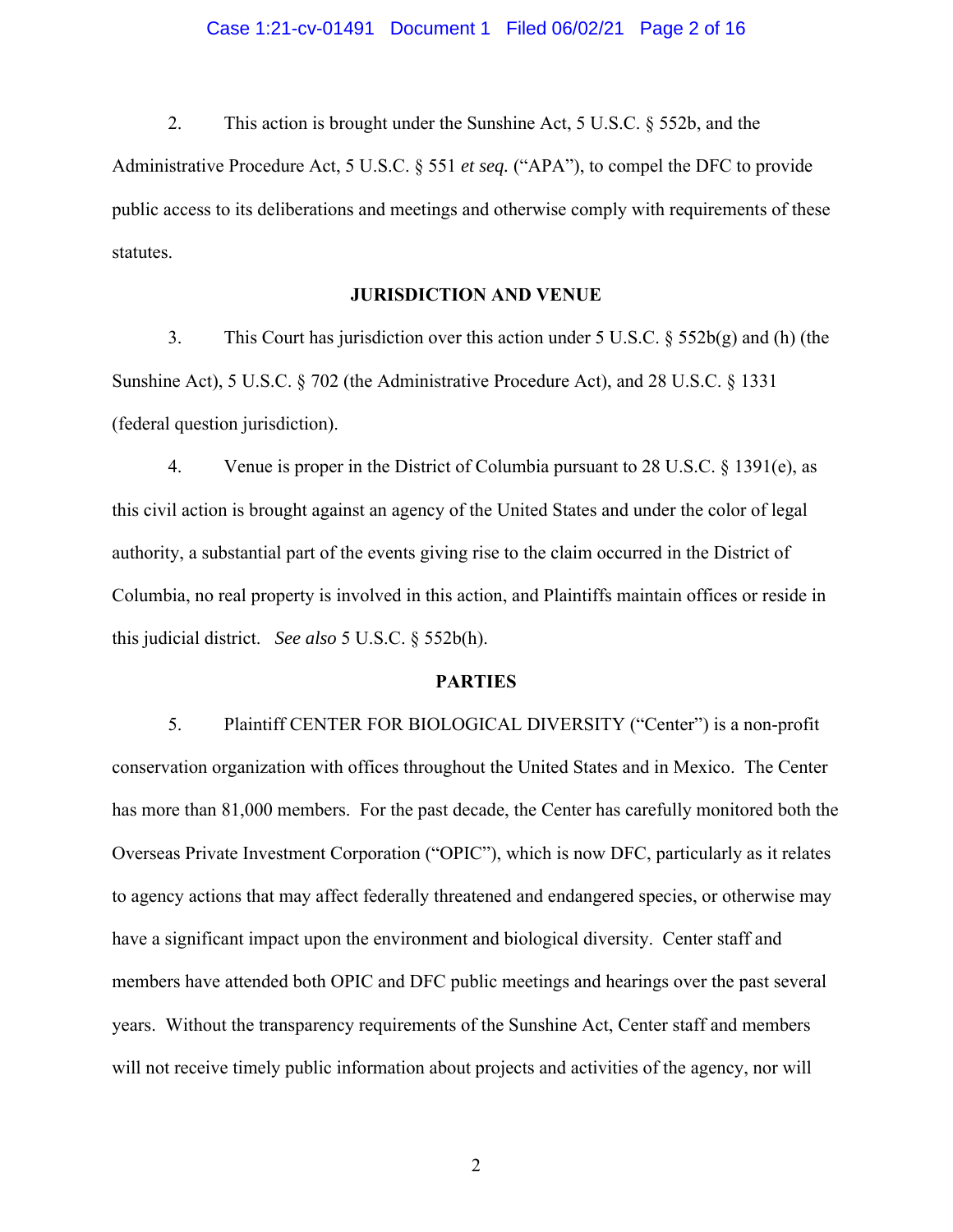#### Case 1:21-cv-01491 Document 1 Filed 06/02/21 Page 3 of 16

Center staff and members receive transcripts, minutes or other records and documents from agency meetings. This depravation of a legal right causes injury to the Center, its staff, and its members, which can only be cured if DFC complies with the Sunshine Act as Congress intended.

6. Plaintiff FRIENDS OF THE EARTH ("FoE") is an international environmental organization with 75 national member groups. FOE-U.S. is a national non-profit conservation organization with offices in Berkeley, California and Washington, D.C., where it is headquartered, and staff located across the country. FoE is a membership organization consisting of more than 140,000 members and almost 3 million activists nationwide. FoE is also a member of Friends of the Earth-International, which is a network of grassroots groups in 74 countries worldwide. FoE's mission is to protect our natural environment, including air, water, and land, to create a healthier and more just world. FoE utilizes public education, advocacy, legislative processes, litigation, and most importantly, open access to government processes and records, to achieve its organizational goals. For years, FOE has advocated for more sustainable funding mechanisms and actions from both OPIC and the DFC. FOE and its staff and members are regular attendees and participants at DFC public meetings**,** and are recognized experts in this field.

#### 7. Plaintiff CENTER FOR INTERNATIONAL ENVIRONMENTAL LAW

("CIEL") is a non-profit legal organization with offices in Washington, D.C., and Geneva Switzerland. On behalf of 50,000 supporters in the United States and worldwide, CIEL uses the power of law to protect the environment, promote human rights and ensure a just and sustainable society. As a critical element of that mission, CIEL has monitored and engaged with OPIC and now DFC for more than 25 years. CIEL played an active role in civil society efforts that led to the establishment of OPIC's Accountability Mechanism. CIEL has prepared guides for civil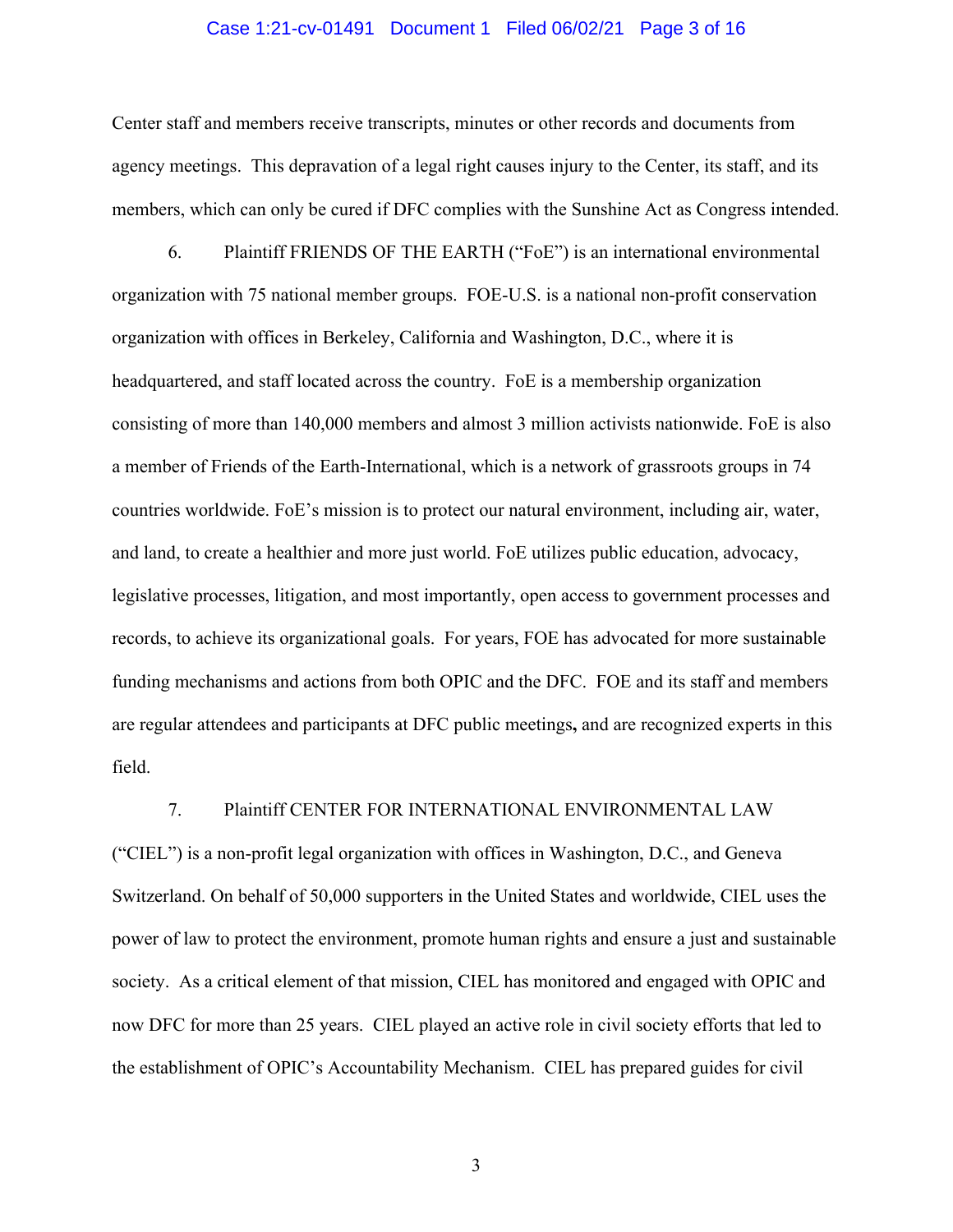#### Case 1:21-cv-01491 Document 1 Filed 06/02/21 Page 4 of 16

society participation in OPIC processes. CIEL has represented communities harmed by OPICfinanced projects. In support of these efforts, CIEL staff have attended both OPIC and DFC public meetings and hearings over more than two decades. Without the transparency requirements of the Sunshine Act, CIEL will not receive timely information about projects and activities of the agency, nor will CIEL staff receive transcripts or documents from agency meetings. This deprivation of a legal right causes injury to CIEL, its staff and supporters, and the communities around the world with whom CIEL partners. This injury can only be cured if the DFC complies with the Sunshine Act as Congress intended.

8. Defendant United States International Development Finance Corporation (or "DFC") is a federal agency created by the 2018 "BUILD Act." P.L. 115-254, 132 Stat.3485 (October 5, 2018). Its predecessor entity was called OPIC ("Overseas Private Investment Corporation"), which was also a federal agency created by Congress.

#### **LEGAL FRAMEWORK AND BACKGROUND**

9. On April 13, 2020, DFC published a rule exempting itself from the Sunshine Act, alleging that DFC does not meet the definition of "agency" under the Act. Sunshine Act Exemption Regulation, 85 Fed. Reg. 20,423 (Apr. 13, 2020).

## **A. The DFC's Functions and Powers**

10. Previously, in 2018, Congress passed the Better Utilization of Investments Leading to Development Act, or the BUILD Act, which in turn created the DFC. 22 U.S.C.  $§ 9612(a).$ 

11. The BUILD Act establishes a Board for the DFC. The DFC is composed of a Board of Directors made of nine members. The statute breaks the Board composition into three distinct categories: (i) the Chief Executive Officer of the Corporation; (ii) four officers specified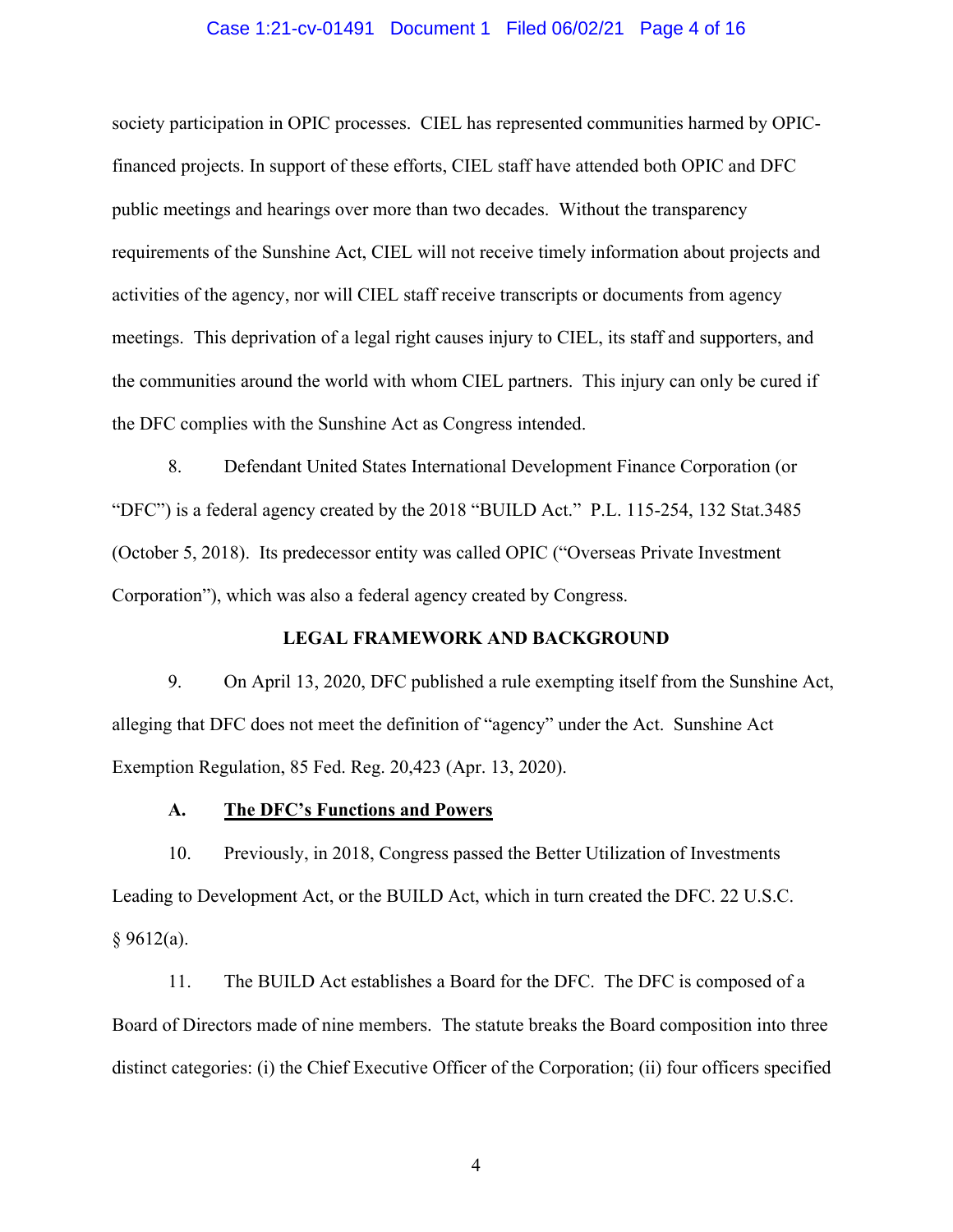#### Case 1:21-cv-01491 Document 1 Filed 06/02/21 Page 5 of 16

in subparagraph (B); and (iii) four other individuals who shall be appointed by the President, by and with the advice and consent of the Senate. 22 U.S.C. § 9613(b)(2)(A).

12. The four officers identified in subparagraph (B) are the Secretary of State (or designee), the Administrator of the U.S. Agency for International Development (or designee), the Secretary of the Treasury (or designee), and the Secretary of Commerce (or designee). 22 U.S.C. § 9613(a)(2)(B). These are the four *ex officio* members of the new DFC Board.

13. The Chief Executive Officer of the Corporation is nominated by the President with the advice and consent of the Senate. 22 U.S.C.  $\S$  9613(d)(1). The Chief Executive Officer is the ninth and final member of the Board. 22 U.S.C.  $\S$  9613(b)(2)(A)(i).

14. The Chief Executive Officer is "responsible for the management of the Corporation and shall exercise the powers and discharge the duties of the Corporation subject to the bylaws, rules, regulations, and procedures established by the Board," of which the Chief Executive Officer is a part. 22 U.S.C.  $\S$  9613(d)(2).

15. The DFC combines and modernizes the existing development finance functions of a former federal agency known as OPIC and the U.S. Agency for International Development's ("US AID") Development Credit Authority. *See, e.g.*, 22 U.S.C. § 9684 (terminating OPIC after creation of the DFC); *see also* DFC Overview, https://www.dfc.gov/who-we-are/overview (last visited May 27, 2021).

16. The DFC is directed by statute "to mobilize and facilitate the participation of private sector capital and skills in the economic development of less developed counties . . . in order to complement the development assistance objectives, and advance the foreign policy interests, of the United States." 22 U.S.C. § 9612(b).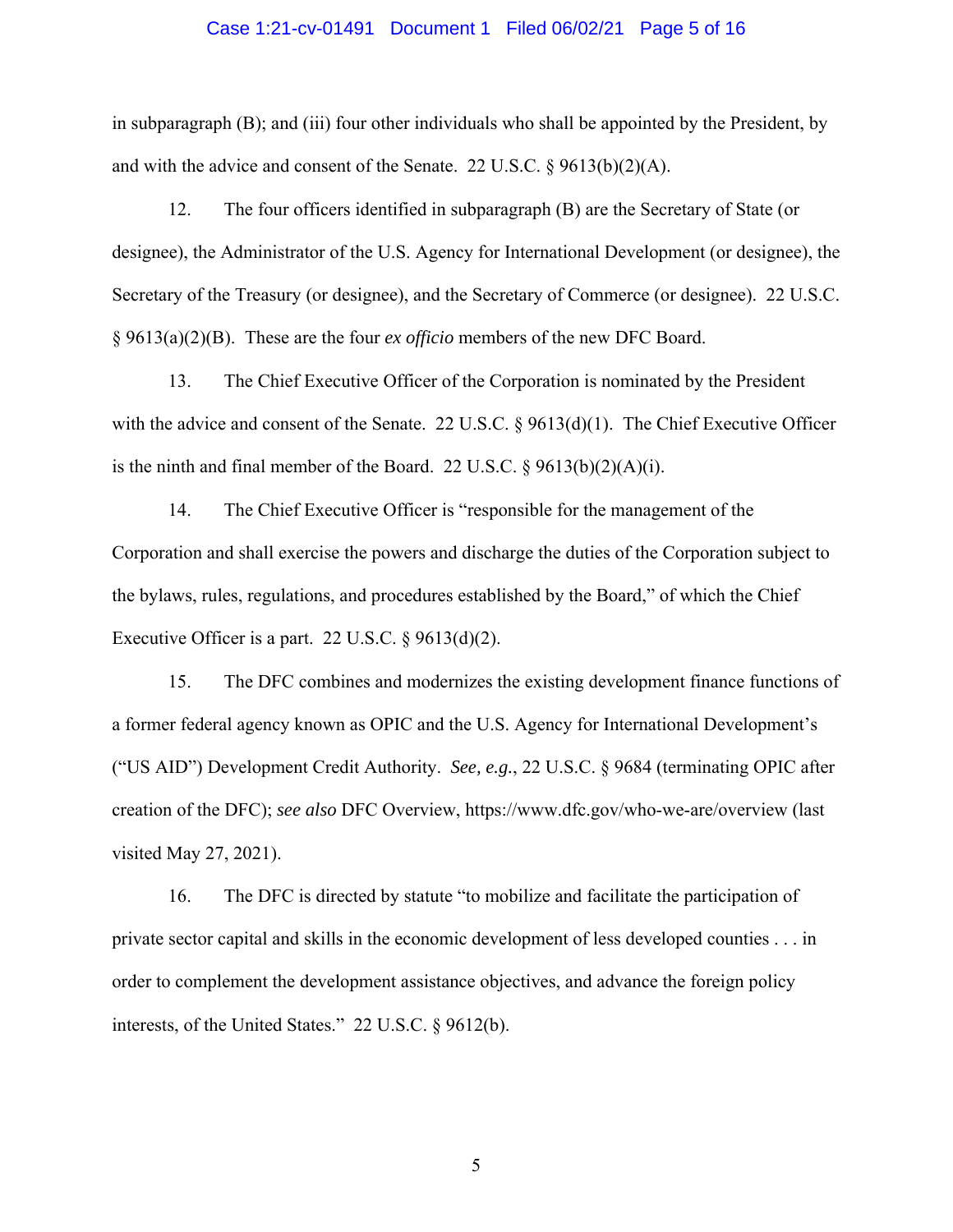#### Case 1:21-cv-01491 Document 1 Filed 06/02/21 Page 6 of 16

17. The BUILD Act possesses two "public hearing" provisions, neither of which are as comprehensive as the Sunshine Act.

18. The first public hearing provision states that the DFC Board "shall develop, in consultation with stakeholders, other interested parties, and the appropriate congressional committees, a publicly available policy with respect to consultations, hearings, and other forms of engagement in order to provide for meaningful public participation in the Board's activities." 22 U.S.C. § 9613(b)(1)(C).

19. The second public hearing provision states that the DFC "Board shall hold at least 2 public hearings each year in order to afford an opportunity for any person to present views with respect to whether  $-$  (1) the Corporation is carrying out its activities in accordance with this division; and (2) any support provided by the Corporation under title II in any country should be suspended, expanded, or extended." 22 U.S.C. § 9613(c).

20. OPIC was subject to the Sunshine Act. OPIC was an "agency" under the Sunshine Act. *See, e.g.*, 84 Fed. Reg. 6839–40 (Feb. 28, 2019).

21. Nothing in the legislative history indicates Congress wanted to change course with the DFC and exempt this new agency from the Sunshine Act, as its predecessor agency, OPIC, was subject the Sunshine Act.

## **B. The Sunshine Act**

22. The Sunshine Act requires that "every portion of every meeting" of a multimember agency must "be open to public observation," with narrow exceptions, 5 U.S.C. § 552b(b)–(c). The Sunshine Act also requires agencies to announce publicly the time, place, and subject matter of meetings at least a week before the meeting, 5 U.S.C. § 552b(e)(1), and to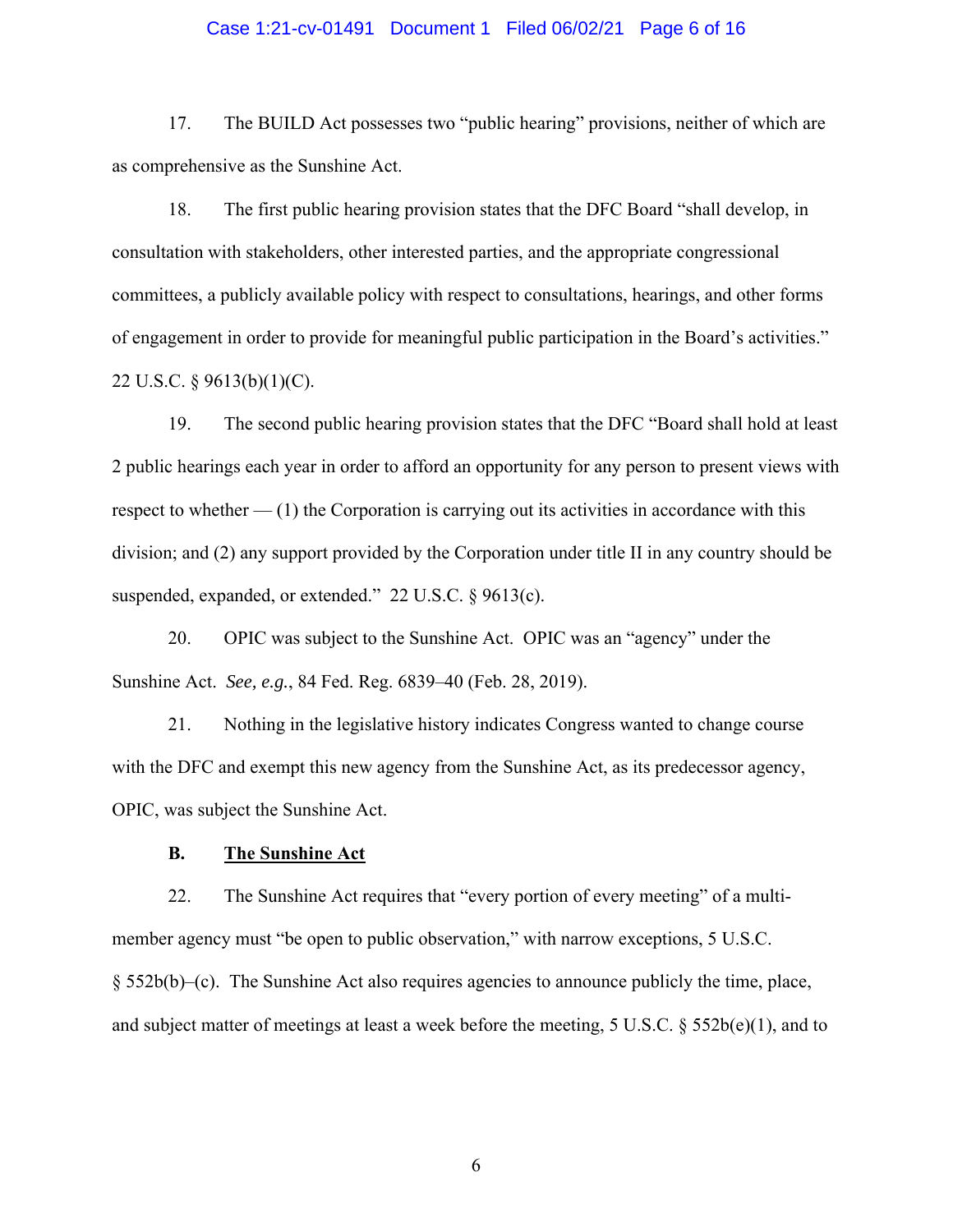#### Case 1:21-cv-01491 Document 1 Filed 06/02/21 Page 7 of 16

prepare a complete transcript or electronic recording of meetings that are closed for any reason, 5 U.S.C. § 552b(f).

23. Agencies must also promulgate regulations implementing the requirements of the Sunshine Act. 5 U.S.C. § 552b(g).

24. "Congress enacted the Sunshine Act to open the deliberations of multi-member federal agencies to public view." *Common Cause v. Nuclear Reg. Comm'n*, 674 F.2d 921, 928 (D.C. Cir. 1982). The Sunshine Act is "founded on the proposition that the government should conduct the public's business in public." S. Rep. No. 354, 94th Cong., 1st Sess. 1; Conf. Re. No. 1178, 94th Cong., 2d Sess. 9 (1976), *reprinted in* 1976 U.S. Code Cong. & Admin. News 2183, 2245.

25. Under the Sunshine Act, the term "agency" means "any agency . . . headed by a collegial body composed of two or more individual members, a majority of whom are appointed to such position by the President with the advice and consent of the Senate." 5 U.S.C.  $§ 552b(a)(1).$ 

26. On at least two occasions, DFC scheduled a Sunshine Act meeting before deciding in April 2020 that it was no longer subject to the Sunshine Act. *See, e.g.*, 85 Fed. Reg. 12,777 (Mar. 4, 2020) (DFC announcement of Sunshine Act meeting); 84 Fed. Reg. 66,436 (Dec. 4, 2019) (joint DFC and OPIC announcement of Sunshine Act meeting).

C. **The Administrative Procedure Act**

27. The APA governs the public access and transparency of actions of all federal agencies, including agency final rules. 5 U.S.C. § 552 *et seq*.

28. Under the APA, a reviewing court "shall" set aside agency actions, findings, or conclusions when they are arbitrary, capricious, an abuse of discretion, or otherwise not in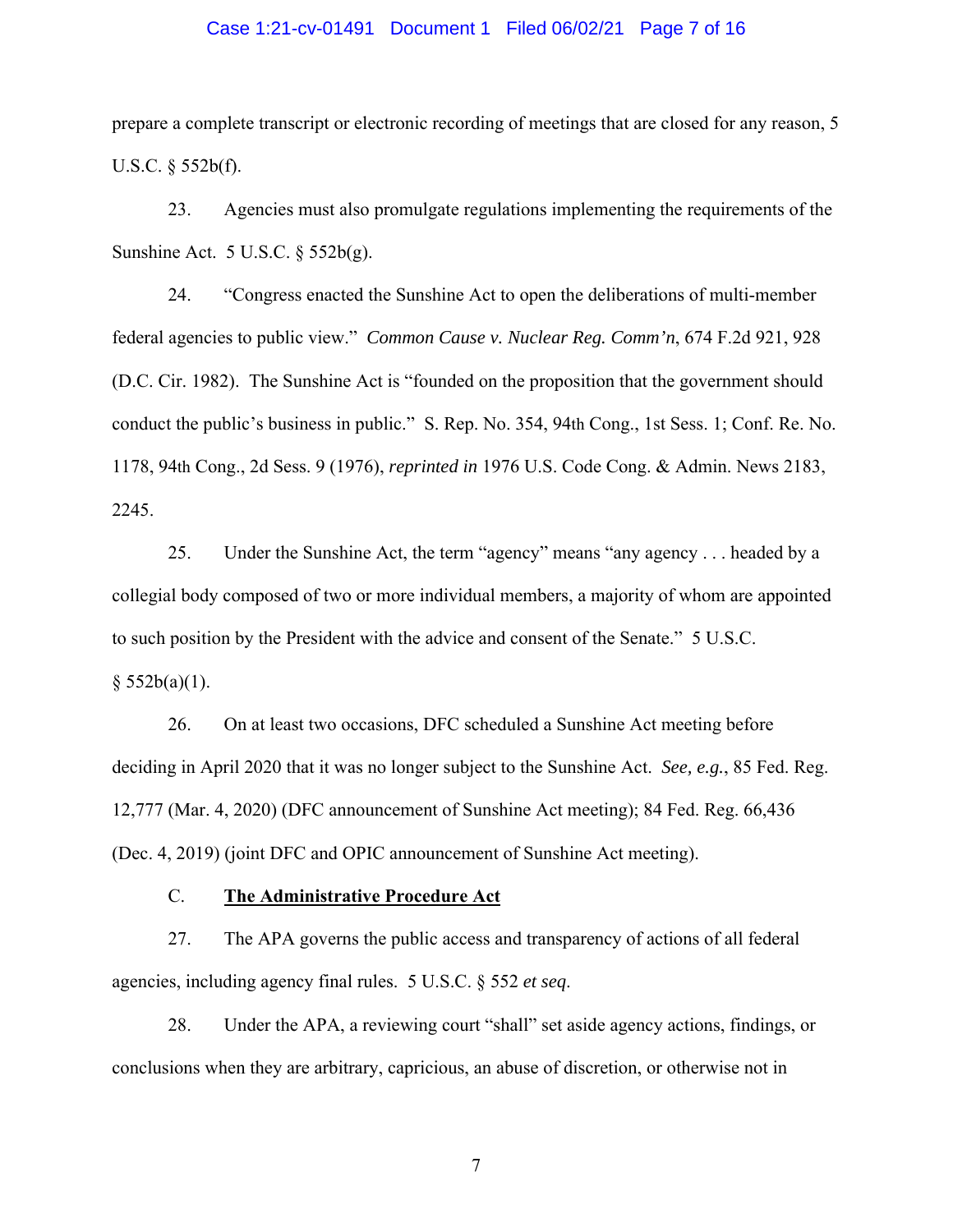#### Case 1:21-cv-01491 Document 1 Filed 06/02/21 Page 8 of 16

accordance with law"; when they are adopted "in excess of statutory jurisdiction, authority, or limitations, or short of statutory right"; or when they are adopted "without observance of procedure required by law."  $5 \text{ U.S.C.} \$   $\frac{3}{206(2)(\text{A})}$ , (C), (D).

29. An agency action is arbitrary and capricious if the agency "relied on factors which Congress has not intended it to consider, entirely failed to consider an important aspect of the problem, offered an explanation for its decision that runs counter to the evidence before the agency," or if the agency's decision "is so implausible that it could not be ascribed to a difference in view or the product of agency expertise." *Motor Vehicle Mfr. Ass'n v. State Farm Mut. Auto. Ins. Co.*, 463 U.S. 29, 43 (1983).

30. When reviewing agency action under the APA, the court must ensure that the agency reviewed the relevant data and articulated a satisfactory explanation establishing a "rational connection between the facts found and the choice made." *Motor Vehicle Mfr. Ass'n*, 463 U.S. at 43. The agency's failure to do so renders its decision arbitrary and capricious. *Marsh v. Or. Nat. Res. Council*, 490 U.S. 360, 378 (1989).

31. The APA defines a rule as "the whole or a part of an agency statement of general or particular applicability and future effect designed to implement, interpret, or prescribe law or policy." 5 U.S.C. § 551(4).

32. The adoption of legislative rules must comply with the notice-and-comment provisions of the Administrative Procedure Act. 5 U.S.C. § 553. *See also Nat'l Family Planning & Reprod. Health Ass'n, Inc. v. Sullivan*, 979 F.2d 227, 235 (D.C. Cir. 1992).

## **D. Nonbinding Agency Guidance**

33. Defendants' final rule exempting itself from the Sunshine Act also cited policy guidance from the Department of Justice that never went through public comment and is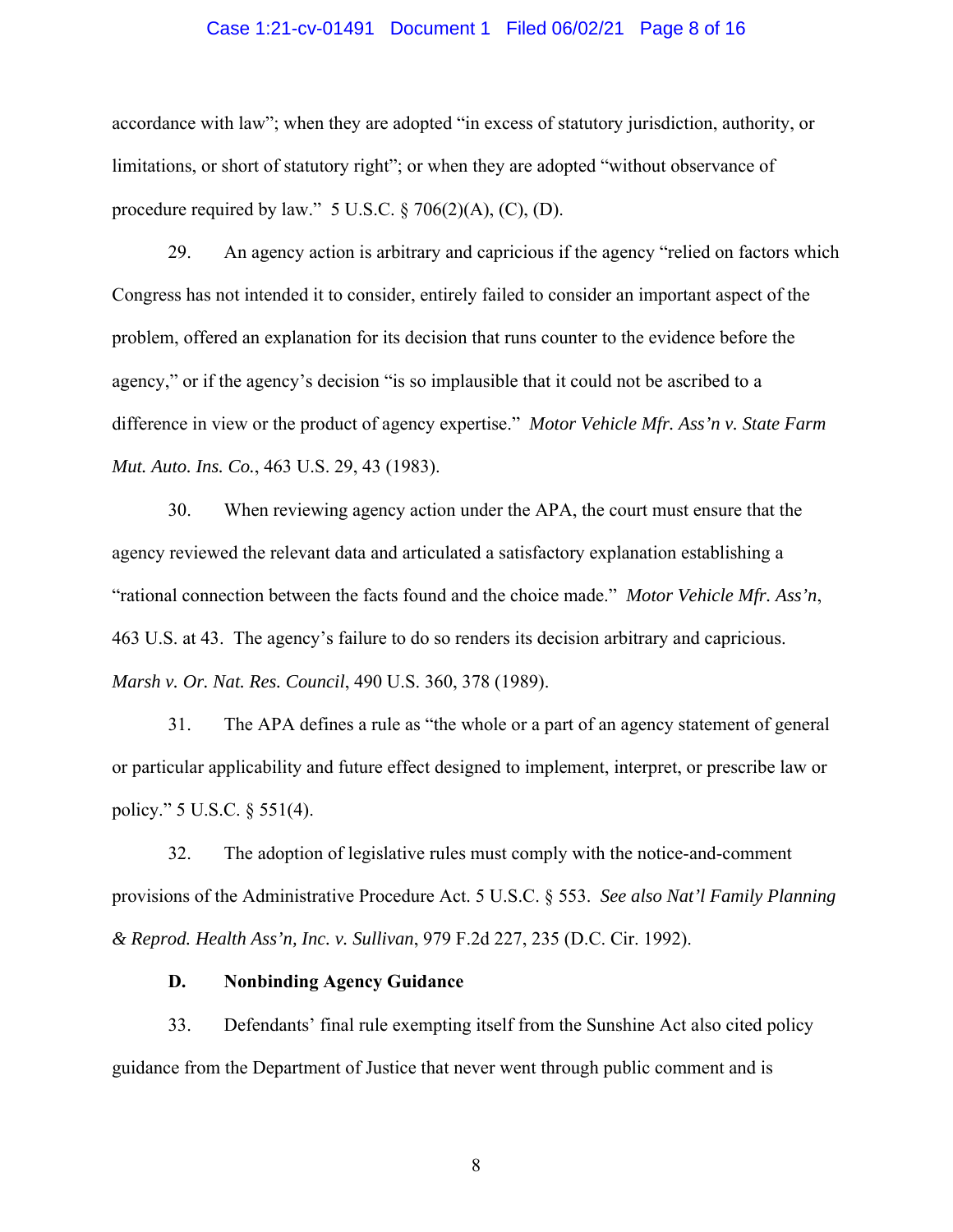#### Case 1:21-cv-01491 Document 1 Filed 06/02/21 Page 9 of 16

nonbinding. *See Whether the Millennium Challenge Corporation Should Be Considered an ''Agency'' for Purposes of the Open Meeting Requirements of the Sunshine Act*, 37 Op. O.L.C. (May 3,2013) (hereinafter, "MCC Legal Opinion") (believing the *ex officio* definition extends to the CEO of the MCC because it is listed in the same subsection as other traditionally *ex officio* members).

34. However, the Millennium Challenge Corporation ("MCC") statute is different from the BUILD Act. *Compare* Millennium Challenge Act Board provisions, 22 U.S.C. § 7703(c), *with* BUILD Act creating DFC Board 22 U.S.C. § 9613(b) (designating the CEO of the board in its own distinct subsection separate from the listing of traditionally *ex officio* members).

35. The MCC Board also has nine members, but Congress explicitly grouped these members in a very specific and different way. Specifically, Congress requires the MMC Board include "(A) the Secretary of State, the Secretary of the Treasury, the Administrator of the United States Agency for International Development, the Chief Executive Officer of the Corporation, and the United States Trade Representative; and (B) four other individuals with relevant international experience who shall be appointed by the President, by and with the advice and consent of the Senate." 22 U.S.C. § 7703(c).

36. The U.S. Department of Justice and Office of Legal Counsel ("OLC") relied on this structural organization of the MCC statute to extend the ex officio definition to the CEO of the MCC. *See* MCC Legal Opinion, *supra*.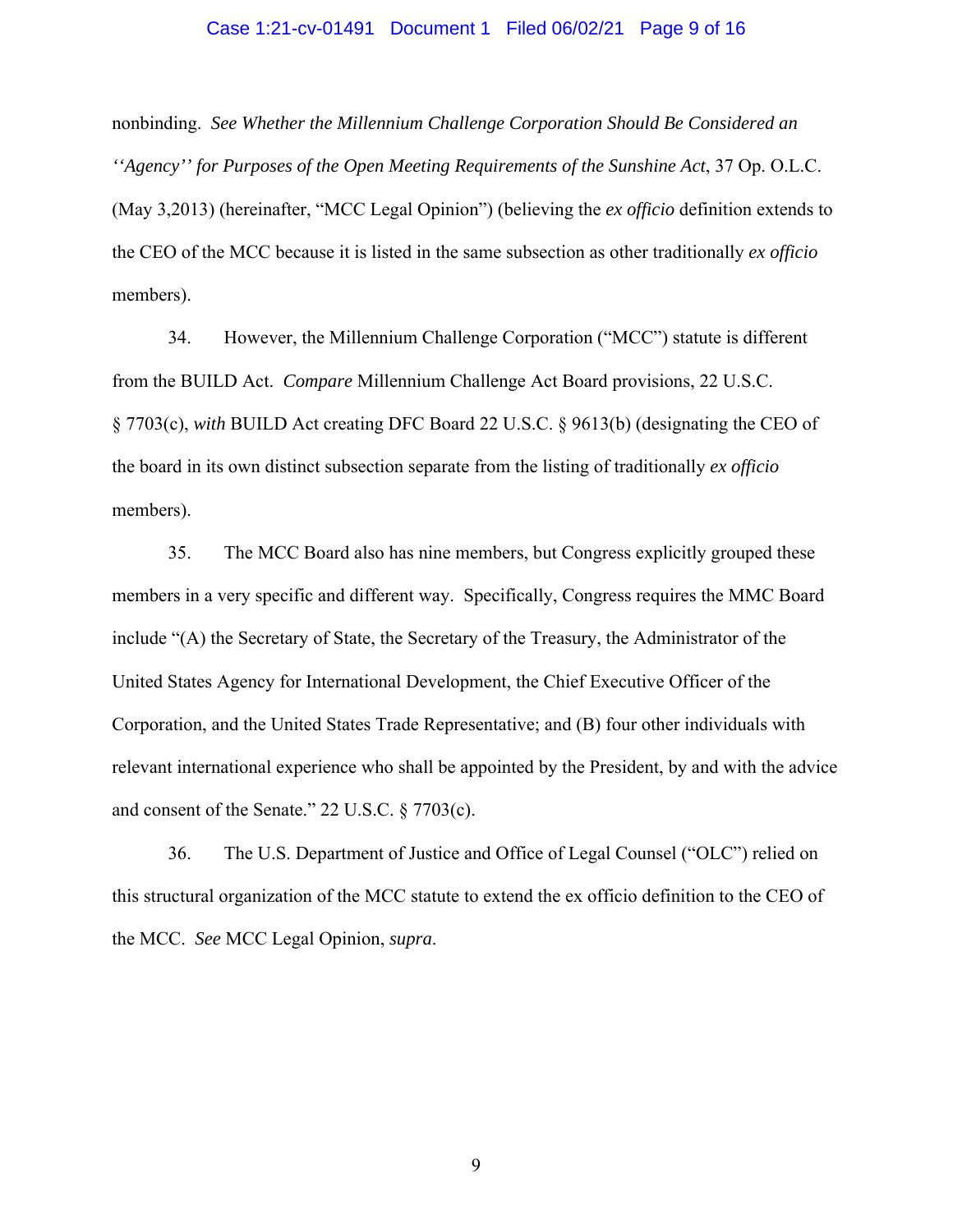## **E. Previous OPIC Law**

37. DFC's predecessor agency, the Overseas Private Investment Corporation (OPIC), also possessed a Board, which also included the Board President, who served as chief executive officer. 22 U.S.C. § 2193(c) (repealed).

38. There are many similarities between the OPIC organic statute and the BUILD Act, including the purposes and procedures of the agency corporations created by the two statutes. For example, the OPIC organic statute did not explicitly mention the Sunshine Act, but explicitly provided for public hearings. *See* 22 U.S.C. § 2191a(c) (repealed).

39. DFC's agency predecessor OPIC did comply with the Sunshine Act. *See, e.g.*, 84 Fed. Reg. 6839–40 (Feb. 28, 2019) (Notice of OPIC Sunshine Act meeting).

40. In addition, the OPIC chief executive served on the OPIC Board. *See* 22 U.S.C. § 2193(c) (repealed).

41. The DFC chief executive also serves on the new DFC Board.

## **FACTUAL BACKGROUND**

42. The DFC Sunshine Exemption Regulation issued on April 13, 2020, asserted that Defendant DFC is not "headed by a collegial body composed of two or more individual members, a majority of whom are appointed to such position by the President with the advice and consent of the Senate."  $5 \text{ U.S.C. } § 552b(a)(1)$ .

43. Defendant agency did not issue a proposed rule for exempting itself from the Sunshine Act, nor did it allow for any public notice and comment on the issue of exempting itself from the Sunshine Act.

44. The rule addresses that "four of the nine DFC board members are appointed by the President with the advice and consent of the Senate solely for the purpose of serving on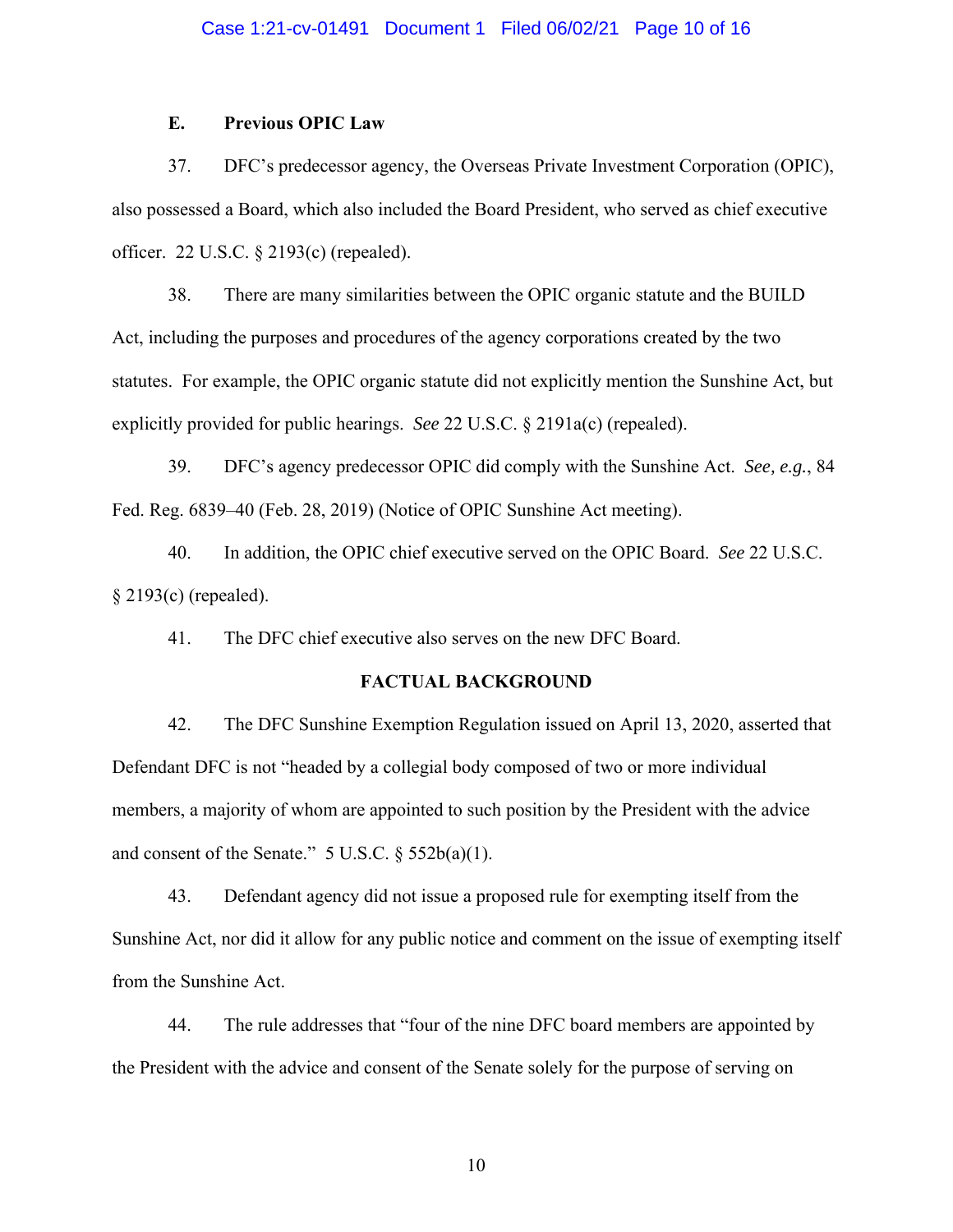#### Case 1:21-cv-01491 Document 1 Filed 06/02/21 Page 11 of 16

DFC's Board." DFC classifies the remaining five members, including the Chief Executive Officer of the DFC, as "hold[ing] their position by virtue of appointment to a different office." Sunshine Act Regulations, 85 Fed. Reg. 20,243 (Apr. 13, 2020).

45. The final rule decides the Chief Executive Officer of the DFC, who simultaneously serves on the Board, was not appointed by the President with the advice and consent of the Senate for the purpose of serving on the DFC Board. *Id.* 

46. The DFC has held meetings for the purpose of accomplishing its statutory duties but has not provided for public access to those meetings nor has it complied with any of the other requirements of the Sunshine Act.

47. The DFC will conduct additional meetings in the future but does not intend to comply with the Sunshine Act. *See* Sunshine Act Exemption Regulation, 85 Fed. Reg. 20,423 (Apr. 13, 2020).

48. A rule is substantive or legislative when it has "the force and effect of law." *Kisor v. Wilkie*, U.S. , 139 S. Ct. 2400, 2420 (2019) (citation omitted). Unlike "interpretive rules, general statements of policy, or rules of agency organization, procedure, or practice," "[t]he APA mandates that substantive, legislative rules be promulgated only after public notice and comment.'" *Clarian Health W., LLC v. Hargan*, 878 F.3d 346, 356 (D.C. Cir. 2017) (quoting 5 U.S.C.  $\S$  553(b)(3)(A)).

49. An agency decision to exempt itself from the Sunshine Act, particularly under the facts of this case where the DFC is breaking from both precedent and tradition, is a substantive and legislative rule.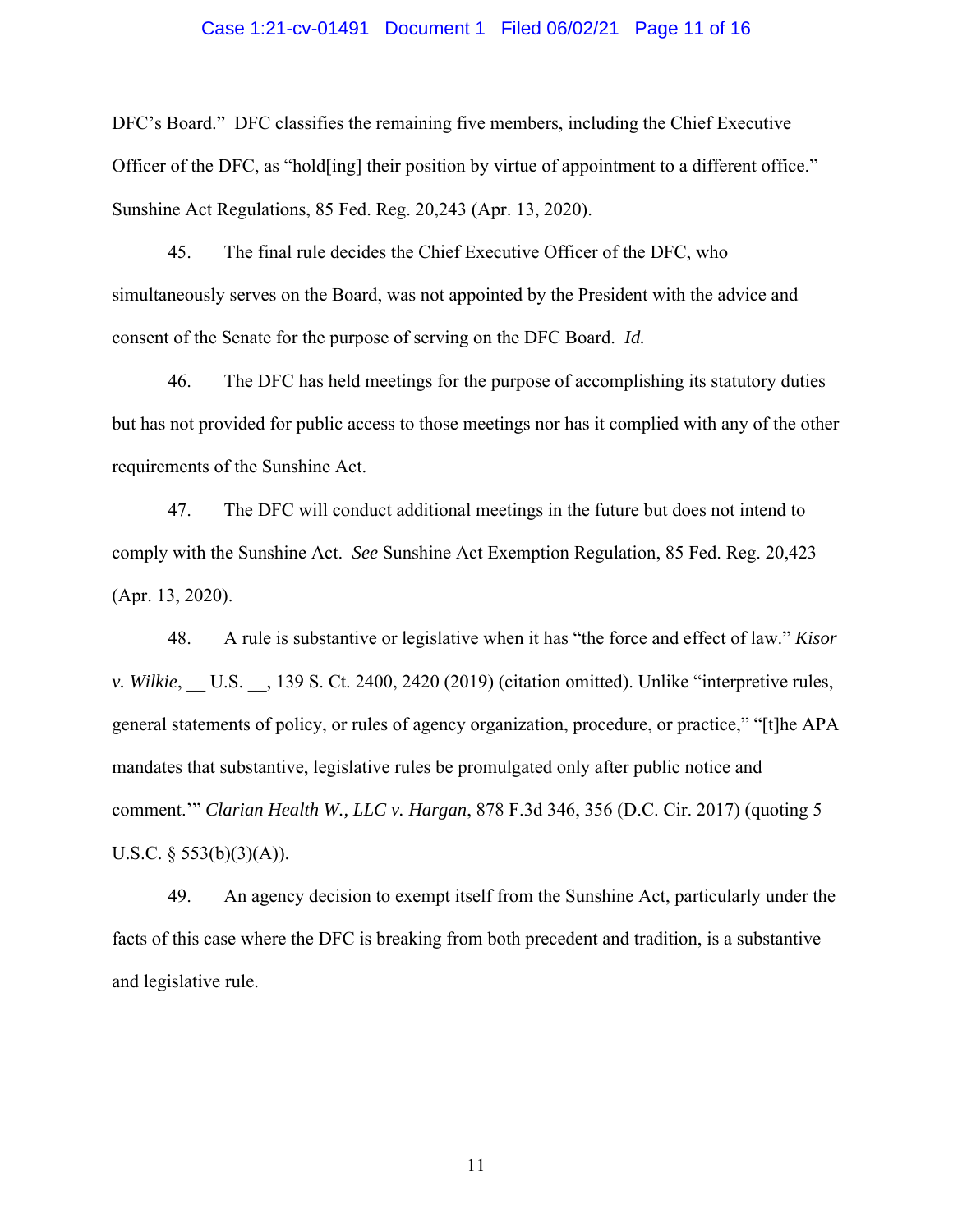### Case 1:21-cv-01491 Document 1 Filed 06/02/21 Page 12 of 16

50. Defendant DFC appears to take the position that the chief executive of the DFC is somehow *ex officio* to his own agency. This legal and factual position was not subjected to public notice and comment.

51. DFC's theory is illogical and belied by the plain language of the statute. The President nominates the DFC chief executive "for such position" and that position explicitly includes a spot on the Board by statute. 22 U.S.C. § 9613. *But see* Letter from Liam P. Hardy, Deputy Assistant Att'y Gen., to Kevin L. Turner, Vice President and Gen. Counsel, U.S. Int'l Dev. Fin. Corp., (Feb. 25, 2020) (hereinafter "DFC Legal Memo") ("The fifth director, DFC's Chief Executive Officer, is also 'properly regarded as one of these ex officio members, because by statute the CEO is appointed to a separate office and serves on the Board by virtue of that separate office'" (citing 22 U.S.C. § 9613(d)(1) and the MCC Legal Opinion).

52. This DFC Legal Memo, which also did not go through notice and comment under the APA, blindly follows the conclusion of the MCC Legal Memo but does not take into account the specific differences in the DFC's organic statute, nor the unique history and operations of the DFC's predecessor agency.

53. As Defendants noted in the final rule exempting itself from the Sunshine Act, as well as the DFC Legal Memo, *supra*, the leading case in this Circuit on this issue is *Symons v. Chrysler Corp. Loan Guarantee Bd.*, 670 F.2d 238 (D.C. Cir. 1981). As *Symons* states, the definition of agency in the Sunshine Act "is quite specific." *Id.* at 239–40, *citing* 5 U.S.C.  $§ 552b(a)(1).$ 

54. The issue in *Symons* was the phrase "a majority of who are appointed to *such position*." *Id.* at 240. The court explained that "although all Board members have been appointed to some position by the President with the advice and consent of the Senate, they were not so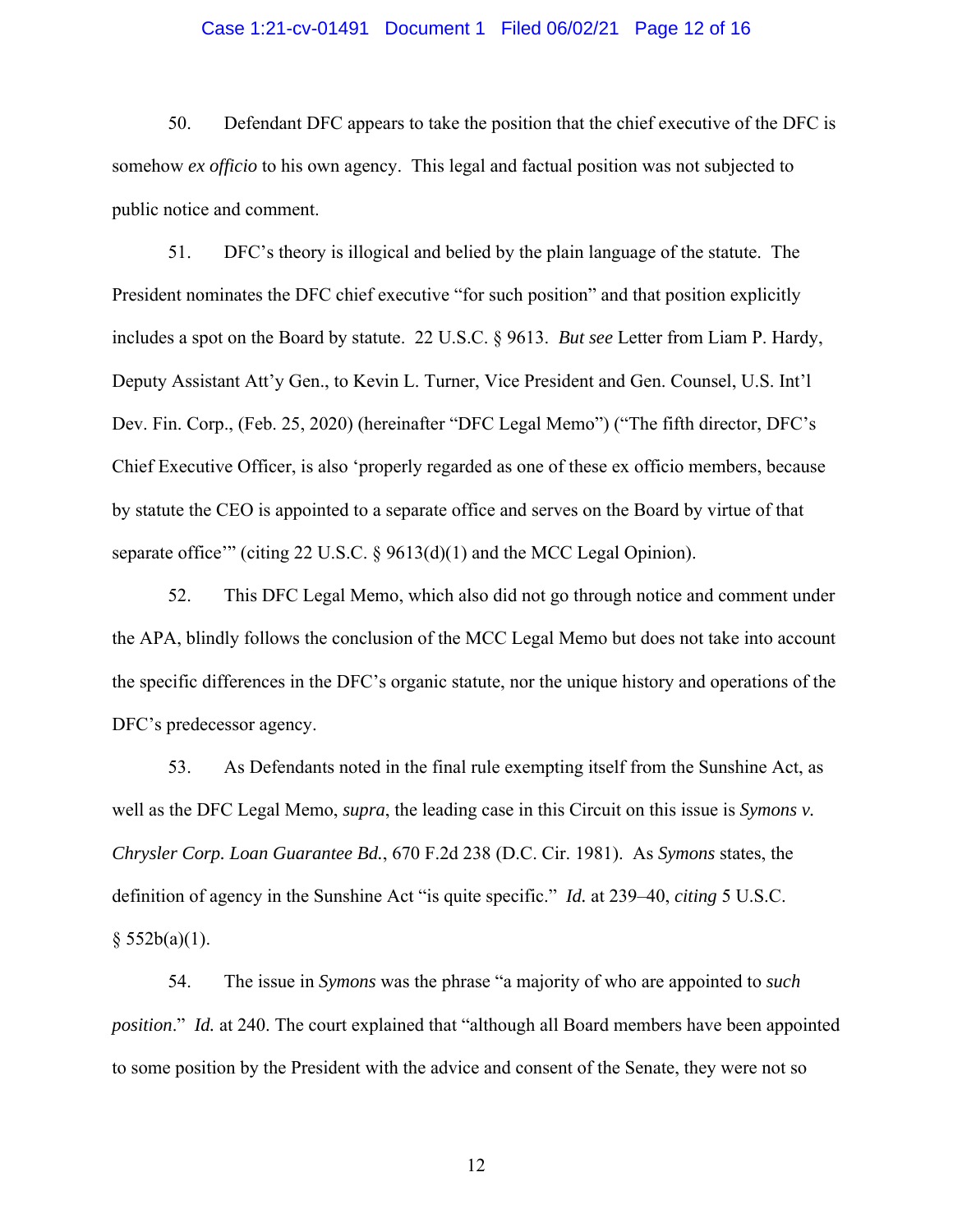#### Case 1:21-cv-01491 Document 1 Filed 06/02/21 Page 13 of 16

appointed to their *Board* positions. Rather, they serve, according to statutory mandate, by virtue of the other offices they hold." *Id.*

55. Thus, in *Symons*, the President had already appointed, and the Senate had already confirmed, *all* board members for other, unrelated, positions (for example, the Secretary of the Treasury). These board members are called "ex officio" board members. *Id.* at 242 (citing *Government in Sunshine Act: Hearings on H.R. 11656 Before the Subcomm. on Administrative Law and Gov't Relations of the House Committee on the Judiciary*, 94th Cong, 2d sess. 16 (1976)).

56. Further, "[a]lthough the idea of listing covered agencies was ultimately rejected by Congress for the reasons just stated, both the Senate Report and the House Judiciary Report set forth what Congress believed was a complete list of entities that would be covered by the Sunshine Act's definition of "agency." It should be noted that not one of the forty-seven agencies listed had a majority of ex officio members. Each one had a majority of persons who were appointed by the President *to the agency itself*." *Symons*, 670 F.2d at 244 (emphasis added).

57. The DFC has conducted meetings over the last year but has not followed the requirements of the Sunshine Act. *See, e.g.,* DFC Meeting Notices without Sunshine Act compliance on December 10, 2020,

https://www.dfc.gov/sites/default/files/media/documents/Website%20Notice%20- %20Meeting%20Agenda%20-%2003-09-2021.pdf, and March 9, 2021, https://www.dfc.gov/sites/default/files/media/documents/Website%20Notice%20- %20Meeting%20Agenda%20-%2003-09-2021.pdf.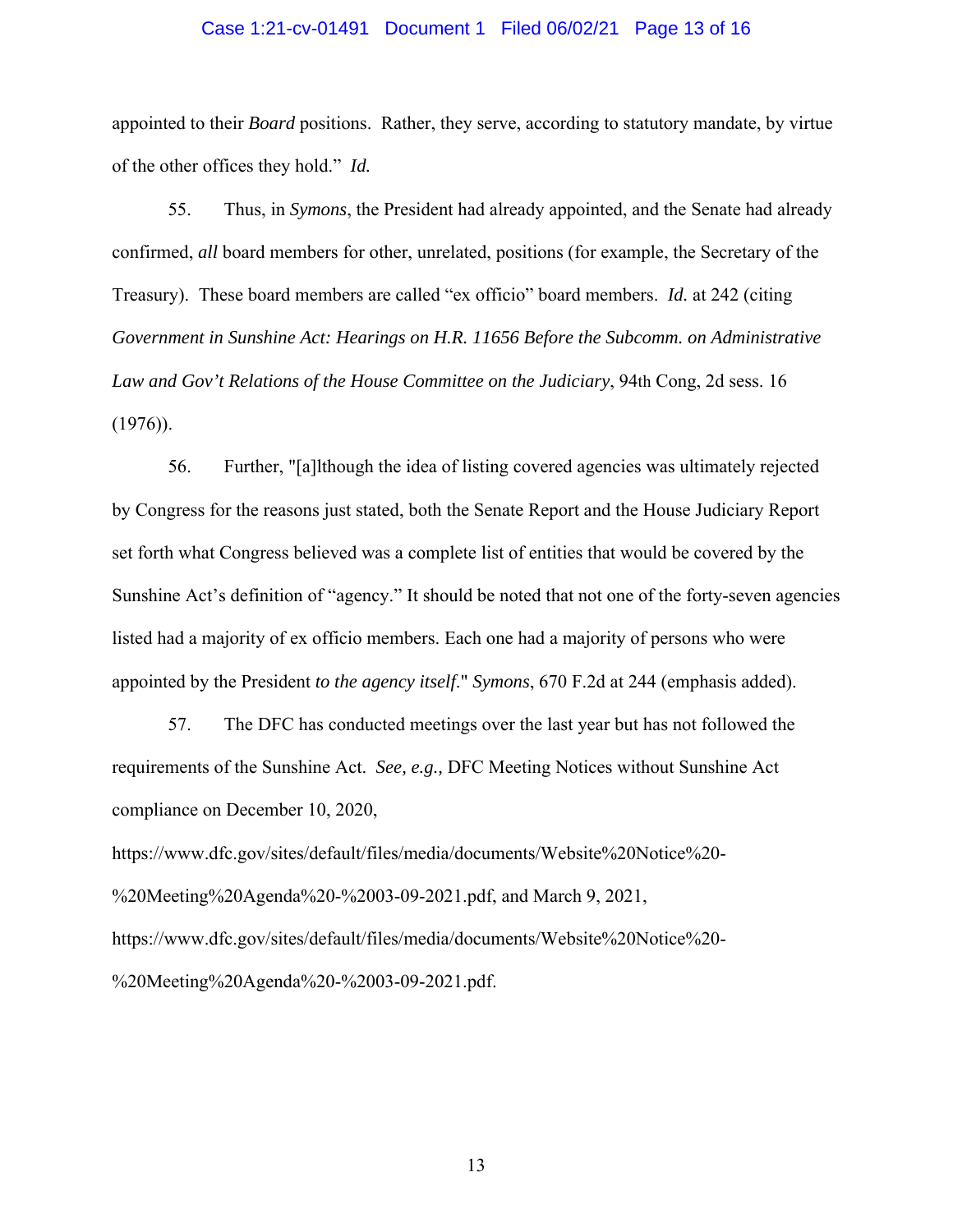## **CLAIMS FOR RELIEF**

## First Claim – Failure to Issue a Proposed Rule and Provide for Public Comment Under the Administrative Procedure Act

58. Plaintiffs re-allege and incorporate by reference all the allegations set forth in this Complaint, as though fully set forth below.

59. The APA requires that legislative rules be adopted through notice and comment rulemaking. 5 U.S.C. § 553.

60. The DFC rule exempting itself from the Sunshine Act was not subject to public notice and comment. 5 U.S.C. § 553.

61. The DFC's failure to provide adequate notice to the public and failure to provide an opportunity for public comment on a proposed rule harms Plaintiffs and is not in accordance with the Administrative Procedure Act. 5 U.S.C.  $\&$  553, 706(2)(A).

## Second Claim – Violation of the Sunshine Act and the APA

62. Plaintiffs re-allege and incorporate by reference all the allegations set forth in this Complaint, as though fully set forth below.

63. The Sunshine Act requires "each agency subject to the requirements" of the Sunshine Act to comply with its open meeting, public notice, and agency business requirements of the Sunshine Act. 5 U.S.C. § 552b(a), (b), (e).

64. DFC is a federal agency under the Sunshine Act and subject to the Sunshine Act.

65. The DFC's final rule exempting itself from the Sunshine Act is contrary to the Sunshine Act and is "arbitrary, capricious, an abuse of discretion, or otherwise not in accordance with law" under the APA. 5 U.S.C. §§ 552b(a), (b); 706(2).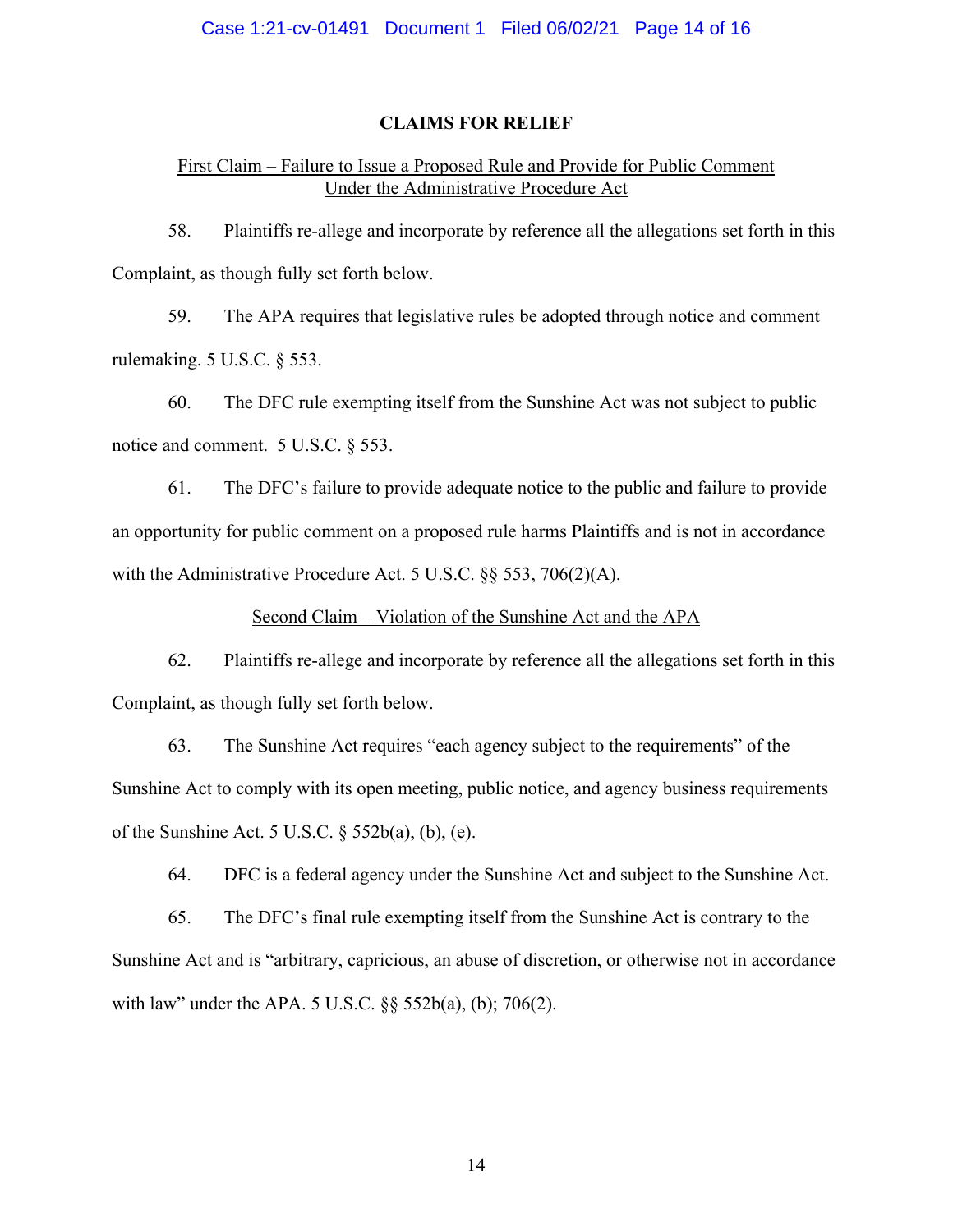## Case 1:21-cv-01491 Document 1 Filed 06/02/21 Page 15 of 16

66. DFC's failure to comply with the Sunshine Act and APA is injuring and will continue to injure Plaintiffs by preventing them from learning about and attending the DFC's meetings, deliberations, and operations.

### Third Claim – Violation of the Sunshine Act and APA, Failure to Act

67. Plaintiffs re-allege and incorporate by reference all the allegations set forth in this Complaint, as though fully set forth below.

68. The Sunshine Act requires each "agency" that is subject to the Act to promulgate regulations implementing the Sunshine Act's requirements. 5 U.S.C.  $\S$  552b(g).

69. DFC is an "agency" subject to the Sunshine Act yet has failed to promulgate agency Sunshine Act regulations.

70. In failing to promulgate regulations and take other steps necessary to implement the Sunshine Act—including open meeting, transcript, minutes, and record keeping requirements—DFC has unlawfully withheld and unreasonably delayed required agency action. 5 U.S.C. §§ 552b(b), (j), (k); 706(1).

71. DFC's failure to comply with the Sunshine Act is injuring and will continue to injure Plaintiffs by preventing them from learning about and attending all of the DFC's meetings, deliberations, and operations.

#### **PRAYER FOR RELIEF**

For these reasons, Plaintiffs requests that the Court:

- (1) Enter an order declaring that the DFC:
	- (a) is subject to the Sunshine Act, and is currently violating the Sunshine Act's requirements;